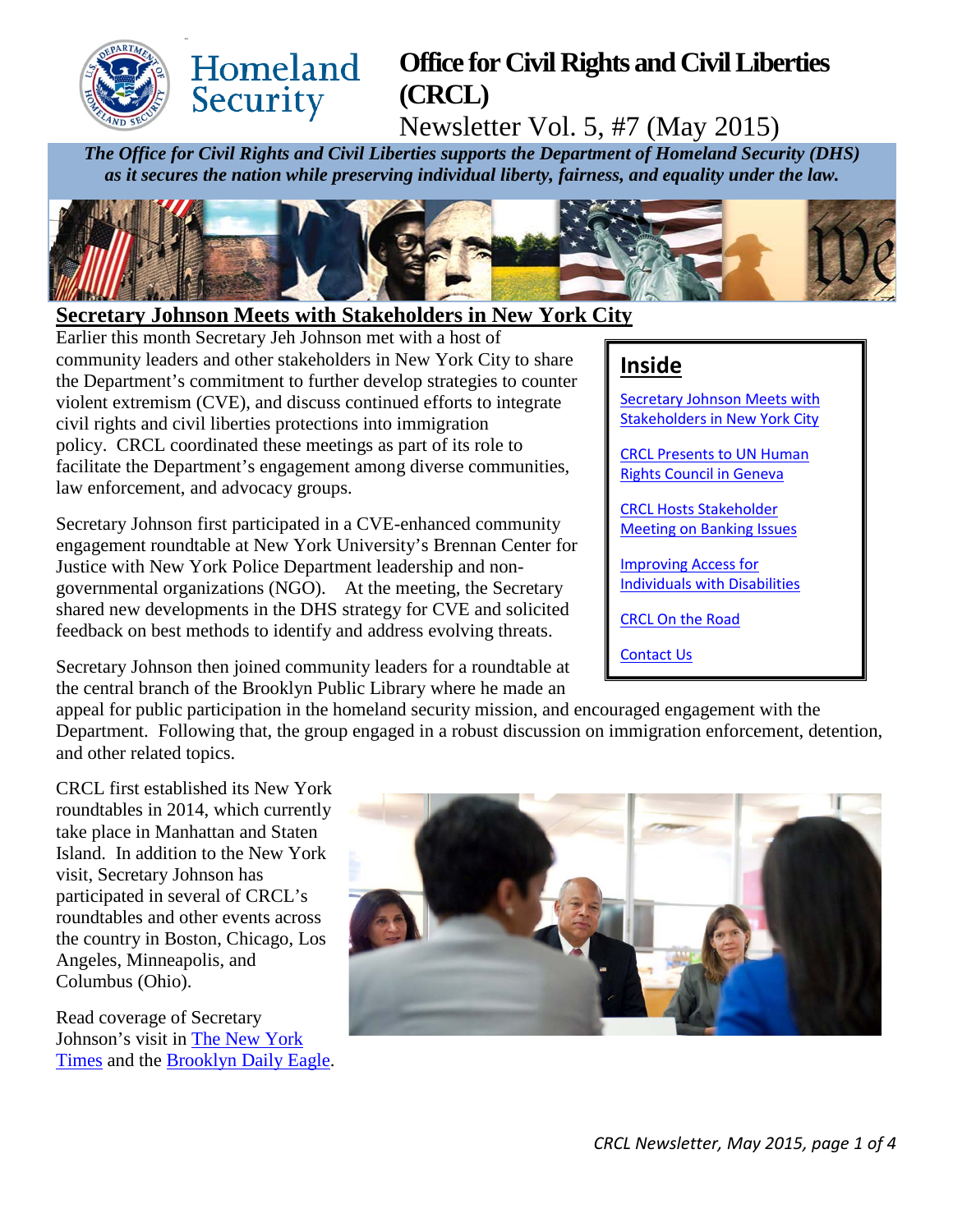## **CRCL Presents with U.S. Delegation Before the UN Human Rights Council in Geneva**

CRCL Officer Megan Mack was a member of the U.S. delegation to present the nation's second periodic review to the UN Human Rights Council in Geneva, Switzerland. The Universal Periodic Review process is an opportunity for the U.S., along with other member states, to reflect on and improve its human rights record. The U.S. presentation highlighted: protecting women against violent crimes through the Violence Against Women Reauthorization Act of 2013; ending the Don't Ask Don't Tell policy in the U.S. Armed Forces and expanding LGBT rights; and bringing landmark legal cases challenging racially discriminatory voting laws, and protecting access to the ballot. The delegation also



noted the recent tragic deaths of unarmed black Americans across the country, and the need to investigate and bring civil actions against unlawful or discriminatory systemic policing practices.

As the DHS representative, Officer Mack presented the Department's efforts to ensure civil and human rights considerations while carrying out its mission, especially in the areas of immigration policy and border security. The Department works to ensure that state and local law enforcement agencies and others do not implement laws in a manner that discriminate against any community; that individuals who are facing removal from the United States receive due process with DHS taking steps to encourage legal representation; and that individuals who are detained are treated humanely and in a manner consistent with the U.S. Constitution, federal laws, and applicable international obligations. Officer Mack also noted the significant progress the Department has made in addressing all aspects of human trafficking through investigating and prosecuting traffickers, promoting public awareness, and improving methods for identifying and providing services to victims of trafficking.

The U.S. delegation was led by Ambassador Keith Harper, Representative of the United States to the UN Human Rights Council, and included representatives from the Departments of State, Defense, Health and Human Services, Housing and Urban Development, Justice, Interior, and the Environmental Protection Agency, as well as the State of Illinois. Read [statements from certain members of the U.S. delegation.](https://geneva.usmission.gov/category/human-rights/hrc/)

### <span id="page-1-0"></span>**CRCL Hosts Stakeholder Meeting on Banking Issues**

CRCL recently hosted a stakeholder meeting, in partnership with the U.S. Department of Treasury, to address the issue of bank account closures among NGOs that provide relief and support to Syrian refugees. Community leaders first raised the issue with Secretary Johnson last year during CRCL's quarterly roundtables in Chicago and Columbus (Ohio) where the Secretary directed CRCL to further investigate the issue. CRCL Officer Megan Mack met with Deputy Assistant Secretary for Terrorist Financing Jennifer Fowler and developed the meeting to bring banks and NGOs together with federal partners to hear their concerns. Meeting participants included the U.S. Agency for International Development (USAID), the Syria Desk of the U.S. State Department, Wells Fargo Bank, J.P. Morgan Chase, Syrian American Council, United African Congress, American-Arab Anti-Discrimination Committee, and several other relief organizations.

NGO representatives expressed their frustration with private banks closing their accounts based on their ties to Syria even though their work is solely focused on humanitarian aid for refugees, and that they receive USAID grants to assist in this work. Attendees discussed possible solutions which included developing an avenue for grievances and creating a verification process. CRCL will continue to facilitate discussions with Treasury and this group to further resolve this issue.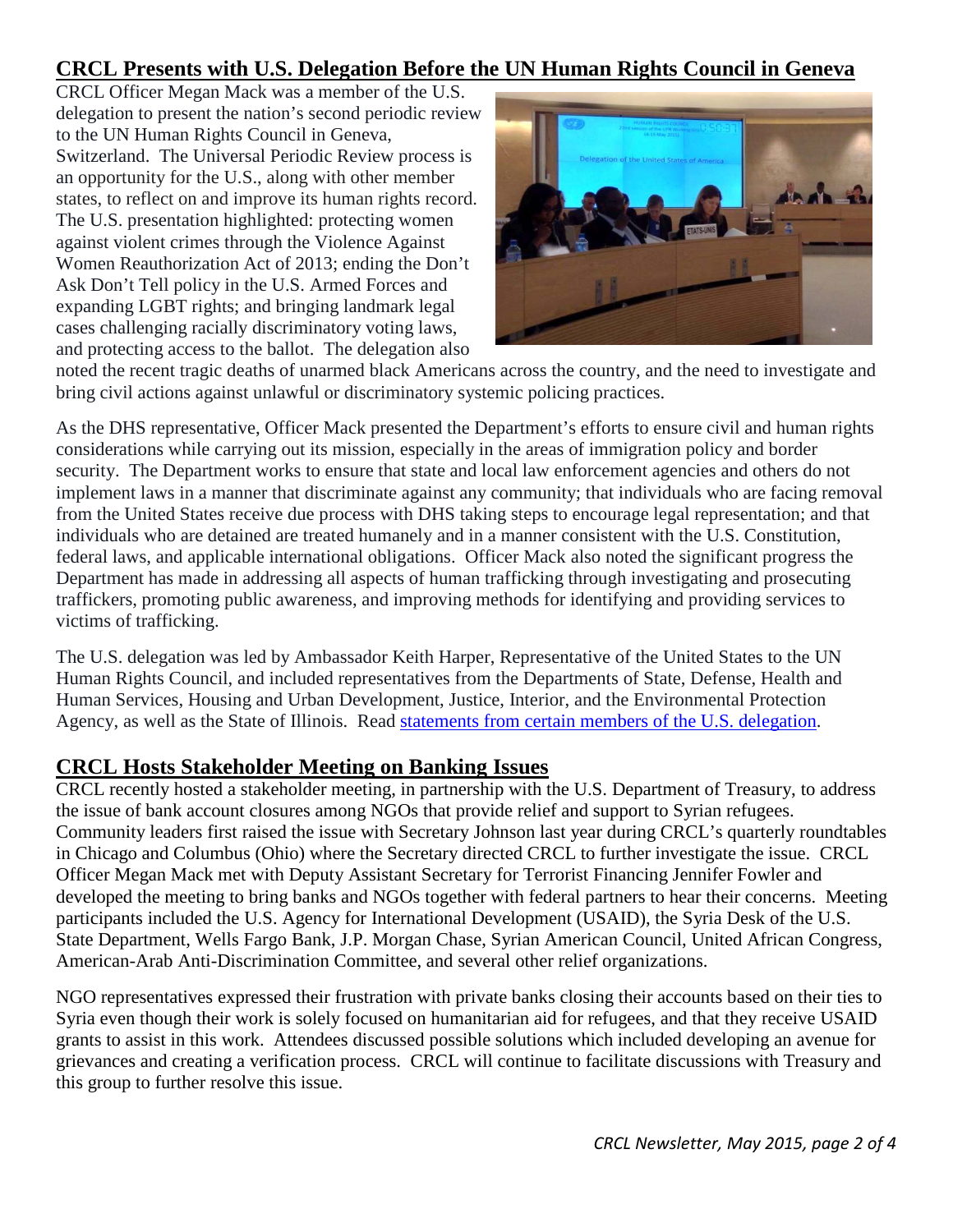This meeting, the first of its kind to take place, was made possible through CRCL's robust engagement efforts and relationships with diverse community leaders and advocacy groups across the country. CRCL's work on this issue is part of its enhanced engagement with communities impacted by, or with strong equities in, the Department's civil rights and civil liberties priorities focused on individuals who travel overseas to support or promote designated terrorist organizations.

### <span id="page-2-0"></span>**Improving Access for Individuals with Disabilities**

DHS recently released instruction for Components to implement Management Directive 065-01, [Nondiscrimination for Individuals with Disabilities in DHS-Conducted Programs and Activities.](http://www.dhs.gov/sites/default/files/publications/dhs-management-directive-disability-access_0.pdf) The instruction requires each Component to: designate disability access coordinators; conduct a self-evaluation of their programs and activities; and develop and implement a plan to strengthen compliance with Section 504 of the Rehabilitation Act of 1973.

The Rehabilitation Act commits the federal government to ending discrimination against persons with disabilities in federal employment and in federally conducted and federally assisted programs and activities. CRCL coordinates the Department's compliance with and enforcement of the Act.

In 2013 CRCL established the DHS Disability Access Working Group to further the Department's commitment to the principles of Section 504. Through this working group, Components share strategies for effective communication, program and physical accessibility, and reasonable accommodation for individuals with disabilities in the Department's programs and activities. In addition to the management directive and instruction, DHS developed a [Guide to Interacting with People Who Have Disabilities](http://www.dhs.gov/sites/default/files/publications/guide-interacting-with-people-who-have-disabilties_09-26-13.pdf) to assist DHS personnel, contractors, and grantees in their interactions with individuals with disabilities.

## <span id="page-2-1"></span>**CRCL on the Road, May**

#### *May 5-8 – Brussels, Belgium*

CRCL delivered CVE training and the community awareness briefing as part of a U.S. State Department-led program.

#### *May 8 – Birmingham, Alabama*

CRCL held an engagement town hall and delivered the community awareness briefing to stakeholders.

#### *May 11-13 – London, UK*

CRCL delivered community engagement training and the community awareness briefing as part of a State Department-led program.

#### *May 20 – Columbus, Ohio*

CRCL convened its quarterly community engagement roundtables with diverse ethnic and community-based organizations.

#### *May 23 – Minneapolis, Minnesota*

CRCL convened an East African Women's Summit with the Somali-American community.

#### *May 7 – New York, New York*

CRCL convened its quarterly community engagement roundtables with diverse ethnic and community-based organizations.

#### *May 11 – Geneva, Switzerland*

CRCL Officer Megan Mack presented Universal Periodic Review to the UN Mission as part of the U.S. delegation.

### *May 19-22 – Buffalo, New York*

CRCL delivered community awareness briefings in coordination with the National Counter Terrorism Center.

### *May 21 – Tampa, Florida*

CRCL convened its quarterly community engagement roundtable with diverse ethnic and community-based organizations.

#### *May 27 – Denver, Colorado*

CRCL convened its quarterly community engagement roundtable with diverse ethnic and community-based organizations.